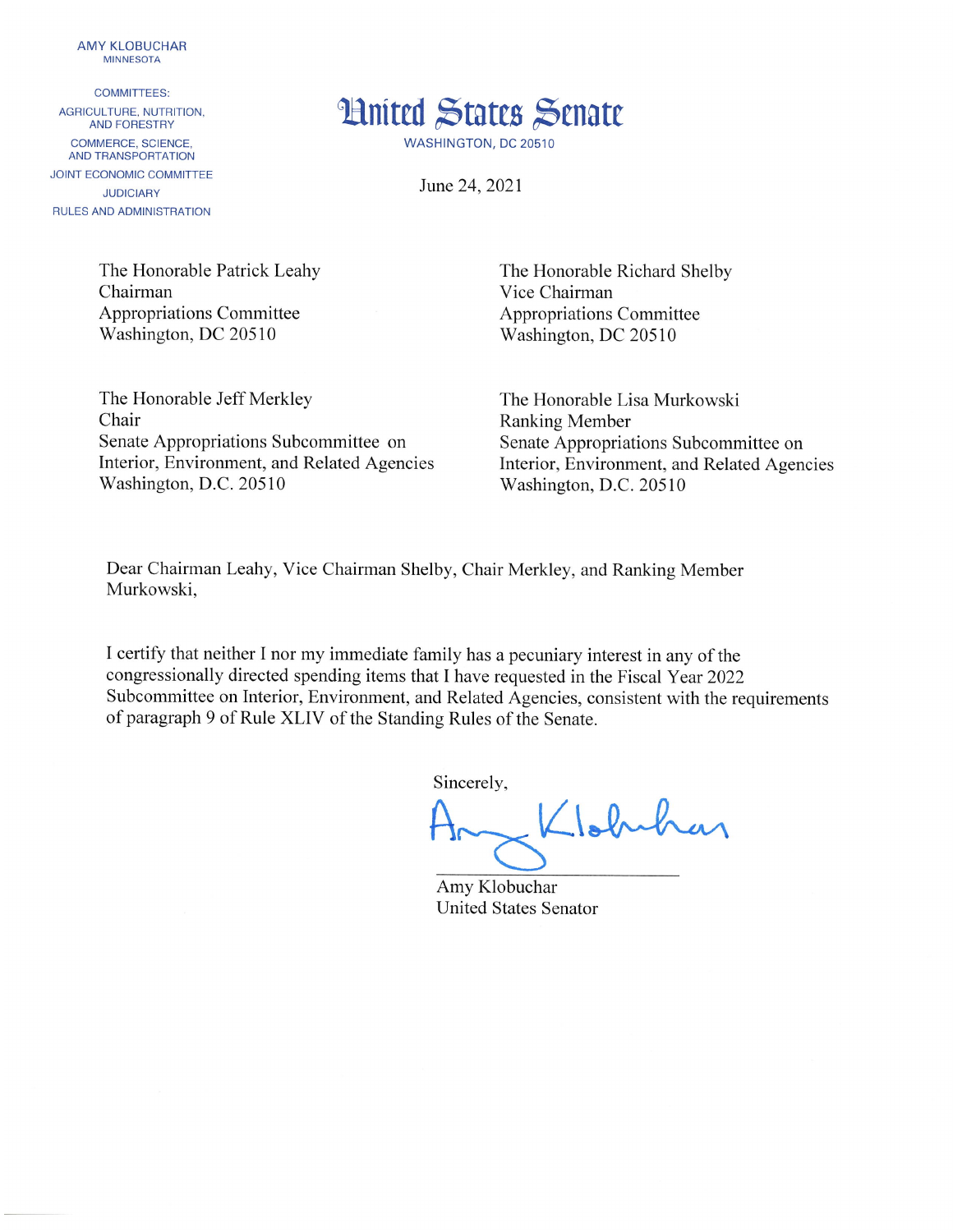## **Klobuchar, Amy(D-MN) Interior and Environment Congressionally Directed Spending Requests**

| <b>Recipient</b><br><b>Name</b> | <b>Project Purpose</b>                                                                                                                                                                                                                                                                                                                                                                                                                                                                                                                                                                                                                                                                                                                                                                                                                                                                                                                                                                                                                                                                                                                                                                                                                                                                                                                                                                                                                                                                                                                                                                                                                                                                                                                                                                                                                                                                                                                                                                                                                                                                                                                                                                                                                                                                                                                                                                                                                                                                                                                                                                                                                                                                                                                                                                       | <b>Project</b><br><b>Location</b> | <b>Amount</b><br><b>Requested</b><br>(5000) |
|---------------------------------|----------------------------------------------------------------------------------------------------------------------------------------------------------------------------------------------------------------------------------------------------------------------------------------------------------------------------------------------------------------------------------------------------------------------------------------------------------------------------------------------------------------------------------------------------------------------------------------------------------------------------------------------------------------------------------------------------------------------------------------------------------------------------------------------------------------------------------------------------------------------------------------------------------------------------------------------------------------------------------------------------------------------------------------------------------------------------------------------------------------------------------------------------------------------------------------------------------------------------------------------------------------------------------------------------------------------------------------------------------------------------------------------------------------------------------------------------------------------------------------------------------------------------------------------------------------------------------------------------------------------------------------------------------------------------------------------------------------------------------------------------------------------------------------------------------------------------------------------------------------------------------------------------------------------------------------------------------------------------------------------------------------------------------------------------------------------------------------------------------------------------------------------------------------------------------------------------------------------------------------------------------------------------------------------------------------------------------------------------------------------------------------------------------------------------------------------------------------------------------------------------------------------------------------------------------------------------------------------------------------------------------------------------------------------------------------------------------------------------------------------------------------------------------------------|-----------------------------------|---------------------------------------------|
| City of Appleton                | The City has since began significant investments in its water infrastructure,<br>such as issuing a \$6 million bond for the construction of a new water<br>treatment facility through the Minnesota Public Facilities Authority. While<br>progress has certainly been made, 9 of the small city's streets and their<br>corresponding underground water and sewer utilities, sanitary sewer<br>collection system, fresh water distribution systems, and drainage systems<br>require repair or replacement.                                                                                                                                                                                                                                                                                                                                                                                                                                                                                                                                                                                                                                                                                                                                                                                                                                                                                                                                                                                                                                                                                                                                                                                                                                                                                                                                                                                                                                                                                                                                                                                                                                                                                                                                                                                                                                                                                                                                                                                                                                                                                                                                                                                                                                                                                    | Appleton<br>ΜN                    | \$16,040                                    |
| City of Aurora                  | 2015 engineering and 2017 financial studies indicate that consolidation of<br>three water treatment plants serving the East Mesabi cities of Biwabik,<br>Hoyt Lakes and Aurora Minnesota into one plant plus the added treated<br>water transmission piping would result in an overall cost savings over the<br>cost to upgrade, maintain and operate the three existing plants. Today,<br>the Aurora water treatment plant needs major renovation or replacement.<br>At the same time, a new centralized raw water source was identified which<br>will provide better quality raw water for the new treatment plant and<br>customers.                                                                                                                                                                                                                                                                                                                                                                                                                                                                                                                                                                                                                                                                                                                                                                                                                                                                                                                                                                                                                                                                                                                                                                                                                                                                                                                                                                                                                                                                                                                                                                                                                                                                                                                                                                                                                                                                                                                                                                                                                                                                                                                                                       | Aurora MN                         | \$4,000                                     |
| City of Austin                  | The City of Austin, MN requests \$28.5M for an Expansion Phosphorus<br>Reduction Project for the municipal wastewater treatment plant (WWTP).<br>The \$28.5M request represents 33.7% of the overall project costs. The<br>proposed project is tailored around water quality improvements and<br>expansion to accommodate community growth.                                                                                                                                                                                                                                                                                                                                                                                                                                                                                                                                                                                                                                                                                                                                                                                                                                                                                                                                                                                                                                                                                                                                                                                                                                                                                                                                                                                                                                                                                                                                                                                                                                                                                                                                                                                                                                                                                                                                                                                                                                                                                                                                                                                                                                                                                                                                                                                                                                                  | Austin MN                         | \$28,500                                    |
| City of Babbitt                 | The project has and will include planning, design, and construction of a<br>new preliminary treatment building, a new aeration, MBR filtration, and UV<br>disinfection building, a new control building along with new sludge<br>treatment, site work, demolition, electrical and will involve re-purposing of<br>existing aeration tanks. The project also includes lining or replacement of<br>old sewer collection system piping. The city has had to make costly repairs<br>to the existing facility numerous times over the last several years.                                                                                                                                                                                                                                                                                                                                                                                                                                                                                                                                                                                                                                                                                                                                                                                                                                                                                                                                                                                                                                                                                                                                                                                                                                                                                                                                                                                                                                                                                                                                                                                                                                                                                                                                                                                                                                                                                                                                                                                                                                                                                                                                                                                                                                         | Babbitt MN                        | \$1,000                                     |
| City of Beaver<br>Bay           | Replace the entire water intake pipe from intake with HDPE pipe sections<br>are fused together through a heat process that effectively joins the pipe<br>into one section structure to pumping well. The complete replacement<br>alternative has the advantage of eliminating risks of failure of aged piping.<br>Anchoring into bedrock is a good solution. Boulders will need to be moved<br>aside to expose the bedrock along the length of the pipe alignment.<br>Vendors identified stainless steel bolt embedded at least a foot into rock<br>with half pipe sleeve to protect piping. Anchoring every 20 feet should<br>provide adequate anchorage while maintaining some flexibility for the<br>piping. The main concern for the water intake piping is protection against<br>wave forces. The force from waves dissipates exponentially with water<br>depth. For example, the wave force at 8 feet depth is one fourth the wave<br>force at 4 feet depth. As such, protection of the pipe from wave forces is<br>critical in shallow water and can be reduced at depth. For the Beaver Bay<br>intake piping it is recommended to protect the pipe to a water depth of<br>about 15 feet Placing concrete mats over the pipe will protect the pipe<br>from damage by boulders and will also allow the pipe to flex when needed.<br>The concrete mats consist of small concrete blocks about 15" by 17"by 5<br>to 8 inches thick connected together with high strength polyester cables<br>that are cast into the blocks. The technical term for the mats is articulating<br>concrete block system. Open spaces between the blocks allow the mat to<br>flex like a blanket. Open space can vary from 10 to 20% of the mat area.<br>The mats range in sizes with a width of up to 8 feet and length of up to 40<br>feet. The articulating block mats would be laid over the installed pipe to<br>provide protection from moving boulders. Although these mats are<br>normally used for erosion control they have been used for marine<br>applications. After the mats are laid over the pipe, boulders would be<br>placed on the part of the mat that is laying on the lakebed, not on the<br>pipe. The Minnesota Department of Health requires that water treatment<br>facilities are designed in accordance with 10 State Standards<br>(Recommended Standards for Waterworks). These standards include<br>several basic requirements for water intake structures. Some of these are:<br>Adequate protection against rupture by dragging anchors, ice, etc. Intake<br>ports at sufficient depth to maintain submergence at low water levels.<br>Withdrawal of water from more than one level if quality varies with depth.<br>Design shall provide for occasional cleaning of intake p | Beaver Bay<br>ΜN                  | \$1,018                                     |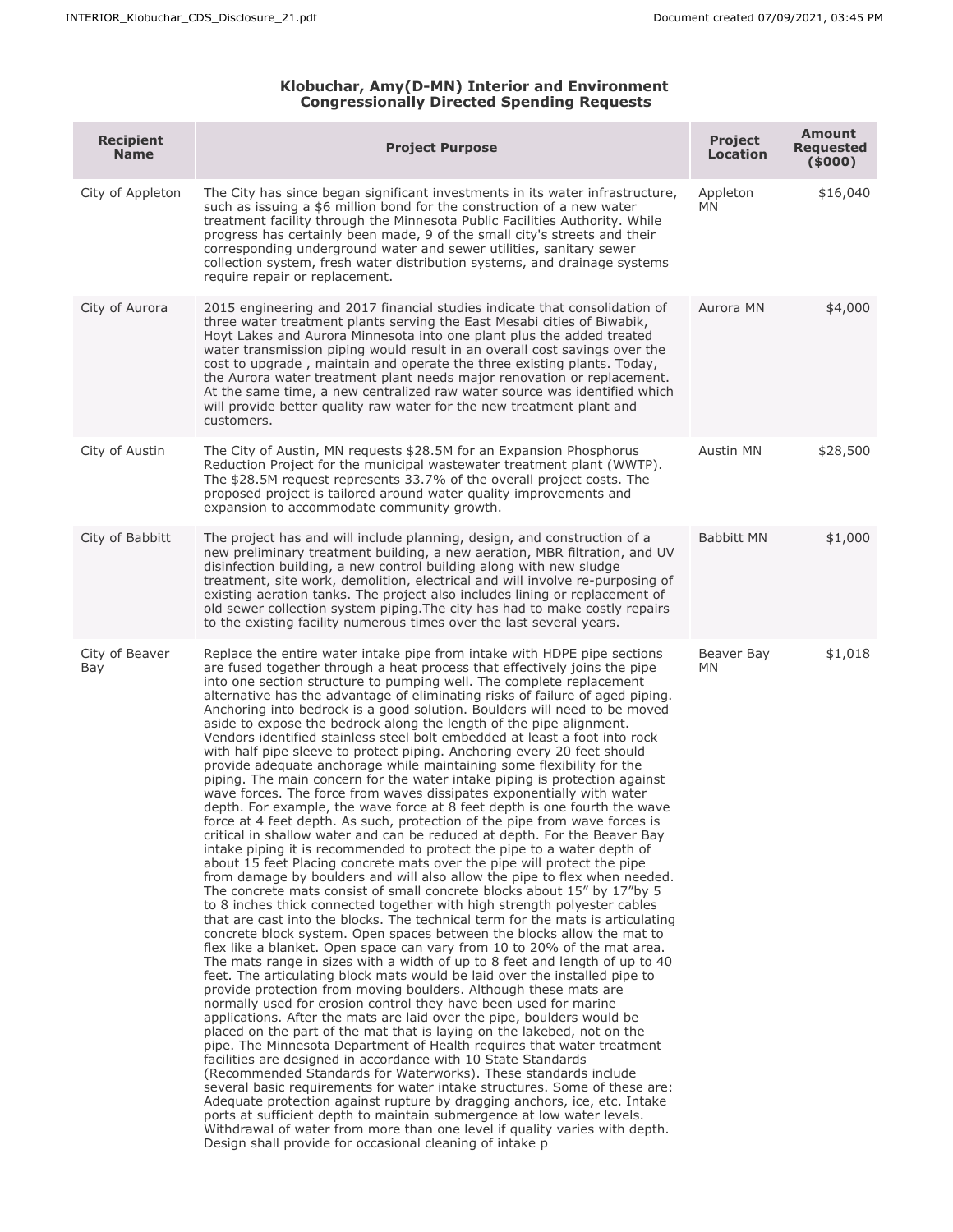| City of Bemidji                                                | The Wastewater Treatment Facility in the City of Bemidji is in dire need of<br>rehabilitation and expansion to three clarifiers. Designed in 1985, the<br>current system includes two only two clarifiers. When one is out (for<br>regular maintenance or for repairs), the one remaining is inadequate. This<br>project will correct three issues that are vital and urgent for the<br>environment and safety of the community.                                                                                                                                                                                                                                                                                                                                                  | Bemidji MN              | \$4,400 |
|----------------------------------------------------------------|-----------------------------------------------------------------------------------------------------------------------------------------------------------------------------------------------------------------------------------------------------------------------------------------------------------------------------------------------------------------------------------------------------------------------------------------------------------------------------------------------------------------------------------------------------------------------------------------------------------------------------------------------------------------------------------------------------------------------------------------------------------------------------------|-------------------------|---------|
| City of Biwabik                                                | This project is intended to correct severe deficiencies in the sanitary sewer,<br>water and storm sewer systems, as well as deteriorating streets and<br>alleys. The project includes complete renovation of State highway 135,<br>which is also Main Street. We also intend to improve a corridor that<br>connects our industrial park with State and County Highways.                                                                                                                                                                                                                                                                                                                                                                                                           | Biwabik MN              | \$3,850 |
| City of Boyd                                                   | This Congressionally Directed Spending Request would assist the City of<br>Boyd in the predesign, design, and construction of upgrades to their aging<br>and failing infrastructure system. Selected portions of the water<br>distribution system would be replaced. This would include new water<br>mains, gate valves, fire hydrants, and service laterals/curb stops. The<br>storm sewer system needs replacement of approximately 3,500 LF of<br>storm sewer pipe. Congressional funds would also assist the City of Boyd<br>with street restoration that is required for all work within roadways.                                                                                                                                                                           | Boyd MN                 | \$6,754 |
| City of Brooten                                                | The City of Brooten, MN needs funding for expanding their drinking water<br>and wastewater services to all residents within city limits. This project<br>would loop the water main to help alleviate problems with stagnant water,<br>replace a suboptimal lift station, lower shallow sewer lines to allow for<br>expansion, and construct a well and well house to provide the required<br>capacity for city needs. Additionally, the expanding meat processing<br>industry needs the infrastructure to support their operations.                                                                                                                                                                                                                                               | Brooten MN              | \$3,900 |
| City of Buhl                                                   | In 2018 the City of Buhl began the process of identifying critical repairs<br>needed to aging infrastructure along with planning for industrial expansion<br>along the Highway 169 corridor. Total project costs which include water<br>wastewater infrastructure, water tower replacement, industrial park water<br>infrastructure expansion, and street reconstruction total \$9,781,708. The<br>city began construction on this project in 2020 Additional funding is<br>necessary to complete this project in its entirety by the end of 2022.                                                                                                                                                                                                                                | <b>Buhl MN</b>          | \$4,371 |
| City on Calumet                                                | The City of Calumet is over 100 years old and some of its water mains are<br>old cast iron with lead joints and lead house services and some areas<br>restrict flows because of the smaller pipe sizes. Some water mains have<br>experienced numerous breaks in the last several years and have many<br>patches on them and continue to be a health and public safety problem.<br>One water main break that was patched, drained our water tank a few<br>years ago. The city is joined with the City of Marble for a waste water<br>treatment plant that is over 30 years old and is in need of updates or<br>replacement. Some of its streets need repair and tarring. The city hall<br>building is almost 100 years old and needs some updates as well.                         | Calumet MN              | \$2,000 |
| Leech Lake<br><b>Tribal College</b>                            | In addition to the challenges brought on by COVID, the dormitory project<br>is intended to address the challenges each winter brings with regards to<br>severe weather conditions that make student commutes to classes<br>extremely difficult or impossible. Leech Lake Tribal College is hoping to<br>provide those students with a dependable and safe place regardless of<br>weather throughout their college career.                                                                                                                                                                                                                                                                                                                                                         | Cass Lake<br><b>MN</b>  | \$1,000 |
| City of Clarkfield                                             | The City of Clarkfield needs funding for replacement of existing drinking<br>water, wastewater, stormwater, and street infrastructure. Portions of the<br>existing systems are in the process of being replaced in a project funded<br>with \$17.6 million from the US Department of Agriculture Rural<br>Development, MN Department of Employment and Economic Development,<br>MN Water Infrastructure Fund, Minnesota Department of Transportation,<br>and city funds. However, the remainder of the systems are in very poor<br>condition. The existing drinking water is very hard, and while safe to drink,<br>is considered by most residents to be unsatisfactory. The existing streets<br>are in poor condition and require replacement along with underground<br>piping. | Clarkfield<br><b>MN</b> | \$7,100 |
| City of Climax<br>and East<br>Central<br>Regional Water<br>Dis | The City of Climax (City) has exceeded the EPAs Arsenic MCL max levels<br>10 times in the last 14 years. The proposed project would include bringing<br>a pipeline from East Central Regional Water District, a rural water district<br>located in North Dakota, to the City. The pipeline would be proposed to be<br>large enough for the City to be able to decommission their existing water<br>tower, water treatment plant and wells. The project would ultimately help<br>the City in reducing operation and maintenance cost. The project would<br>benefit the City, District 7, and the state of MN, by promoting<br>regionalization and allowing communities in MN to have water sources that                                                                            | Climax MN               | \$1,500 |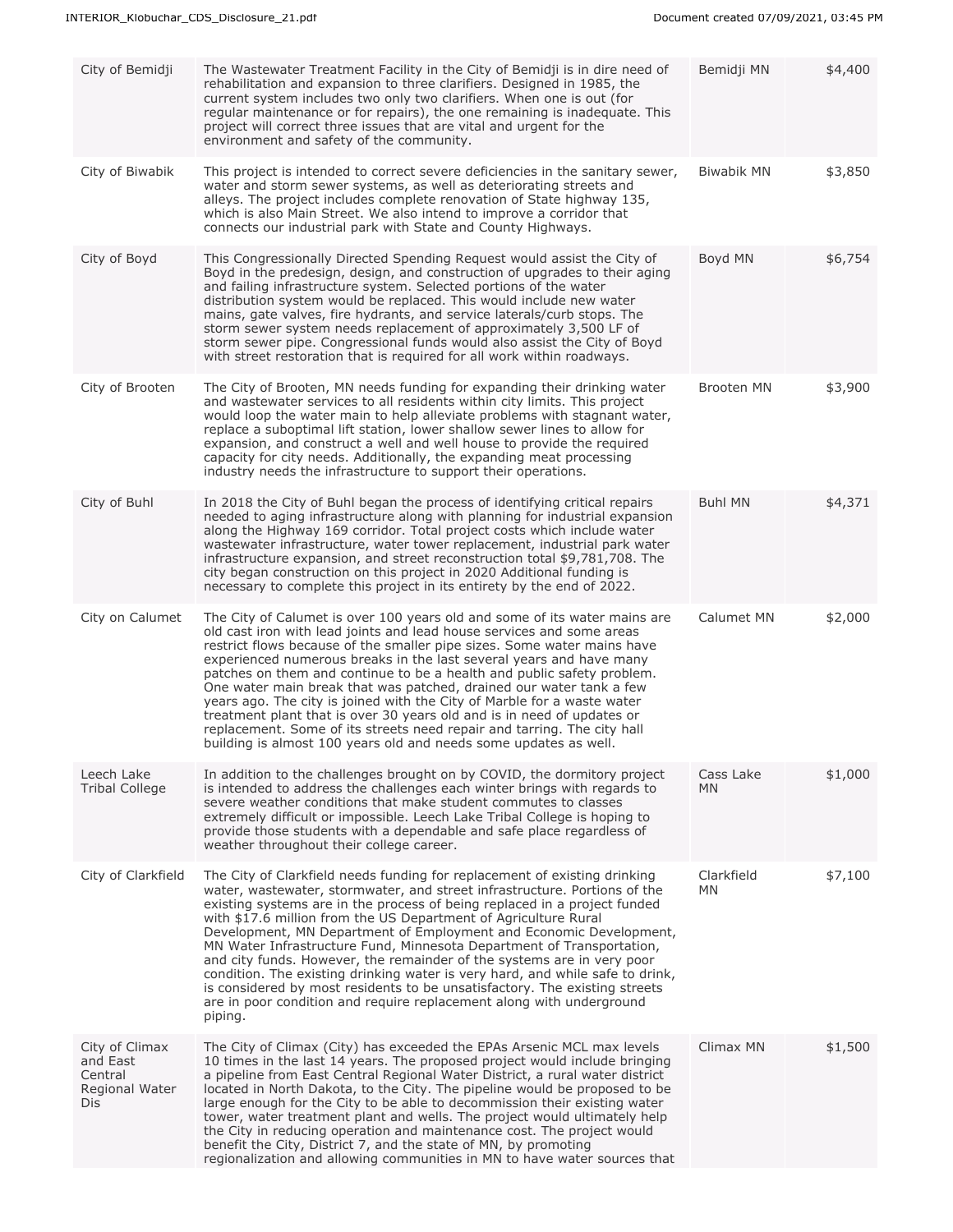|                                                     | are not contaminated.                                                                                                                                                                                                                                                                                                                                                                                                                                                                                                                                                                                                                                                                                                                                                                                                                                                                                                                                                                                                                                                                                                                                                                                                                                                                                                                                                                                                                                                                                                                                                                                                                |                        |         |
|-----------------------------------------------------|--------------------------------------------------------------------------------------------------------------------------------------------------------------------------------------------------------------------------------------------------------------------------------------------------------------------------------------------------------------------------------------------------------------------------------------------------------------------------------------------------------------------------------------------------------------------------------------------------------------------------------------------------------------------------------------------------------------------------------------------------------------------------------------------------------------------------------------------------------------------------------------------------------------------------------------------------------------------------------------------------------------------------------------------------------------------------------------------------------------------------------------------------------------------------------------------------------------------------------------------------------------------------------------------------------------------------------------------------------------------------------------------------------------------------------------------------------------------------------------------------------------------------------------------------------------------------------------------------------------------------------------|------------------------|---------|
| Fond du Lac<br>Band of Lake<br>Superior<br>Chippewa | The FDL Band currently operates a solid waste transfer station on Carlton<br>County Road 5 (Co. Rd. 5). The 0.5-acre site includes a household<br>hazardous waste shed, recycling shed, dumpsters for municipal solid waste<br>and bulk items, a 560-gallon waste oil tank housed within an enclosure, a<br>cardboard baler located in a garage stall, and a small shed used as an<br>employee office. With the shortcomings of the existing facility's location,<br>size and layout, FDL investigated four alternative options and sites to<br>address facility efficiencies, promote the Band's food sovereignty<br>initiatives, and prepare for an ever changing climate.                                                                                                                                                                                                                                                                                                                                                                                                                                                                                                                                                                                                                                                                                                                                                                                                                                                                                                                                                         | Cloquet MN             | \$4,550 |
| City of Coleraine                                   | "Roosevelt Street (Corey Alley) pavement is crumbling and close to<br>undrivable. The sewer lines beneath the street are leaking and need to be<br>replaced. The water lines run right next to the sewer and are in danger of<br>being compromised. We need to replace pavement, sewer lines and water<br>lines. We have evaluations completed by our city Engineer, SEH and they<br>gave given us estimations of cost to repair and just what we need to do.<br>Corey alley was evaluated in early 2020 and Congdon Street was videoed<br>in the fall of 2020 and preliminary results showed the top of the clay pipes<br>are just gone. Completely open to the earth above. They are still<br>evaluating additional filmage. We need to dig up the street, and replace<br>sewer lines. Hopefully our water lines are good. We will know more once<br>we open the ground."                                                                                                                                                                                                                                                                                                                                                                                                                                                                                                                                                                                                                                                                                                                                                          | Coleraine<br><b>MN</b> | \$1,500 |
| City of Cook                                        | The restoration of the ponds, dike grading and additional rip-rap is<br>estimated to be 157,000. Additional structural repairs are needed, the lift<br>station pumps must be replaced and the boat lift should be reconstructed.                                                                                                                                                                                                                                                                                                                                                                                                                                                                                                                                                                                                                                                                                                                                                                                                                                                                                                                                                                                                                                                                                                                                                                                                                                                                                                                                                                                                     | Cook MN                | \$278   |
| City of Cook                                        | Federal funds would be used to complete the engineering and construction<br>costs to address the drainage problems on North River Street.                                                                                                                                                                                                                                                                                                                                                                                                                                                                                                                                                                                                                                                                                                                                                                                                                                                                                                                                                                                                                                                                                                                                                                                                                                                                                                                                                                                                                                                                                            | Cook MN                | \$300   |
| Crane Lake<br>Water &<br><b>Sanitary District</b>   | The federal funds would be used to pay down the total debt on the project<br>of over \$1.5 million which has become unbearable for the small sewer<br>district. Rates are sky high: \$130 per month. Property owners in the<br>district pay increased taxes above the sewer rate to support the system<br>and help pay the debt. This is based on 91 total accounts (83 residential, 8<br>business) in the township. Debt payments consume 50% of the CLWSD<br>annual revenues. With no debt relief, sewer rates will go up \$50/month to<br>\$180 per month. This amount is extremely high in Minnesota and way<br>above the metropolitan rates of \$30-\$50/month. It is unsustainable in a<br>small township with a small population based upon the tourism economy<br>exclusively at the entrance point for Voyageurs National Park, the<br>Boundary Waters Canoe Are Wilderness, and the Quetico Provincial Park.<br>Additionally, the sewage treatment plant is now in need of over \$200,000<br>in repairs and deferred maintenance. With these burdensome debt<br>payments, this investment is impossible to make by the CLWSD. The<br>Voyageurs National Park Clean Water Joint Powers Board has worked since<br>2007 to clean up the waters of the National Park. Over \$30 million has<br>been invested in providing modern sanitary systems for portions of the<br>four entry communities to the National Park. Crane Lake is one of these<br>four entrance communities. The solution is for the USDA to forgive the<br>remaining debt of \$1.3 million by administrative action or Congress to<br>authorize the relief. | Crane Lake<br>ΜN       | \$1,300 |
| Widseth, on<br>behalf of<br>Dawson                  | Federal funds will be used to reconstruct the city roads, including<br>bituminous covering, curb, gutter and drainage. The roads will include<br>striping, ADA accessible street entrances and lighting for safety. The<br>federal funding will be in combination with state of MN Public Facilities<br>Authority (PFA) funding that will pay for water and wastewater<br>infrastructure.                                                                                                                                                                                                                                                                                                                                                                                                                                                                                                                                                                                                                                                                                                                                                                                                                                                                                                                                                                                                                                                                                                                                                                                                                                            | Dawson MN              | \$522   |
| Elizabeth                                           | Federal funds will be used to fund the design and construction of<br>replacement drinking water treatment and distribution and sanitary sewer<br>collection. The entire water distribution system would be replaced using<br>trenchless construction methods. New service connections would be made<br>from the new mains to existing buildings. Several additional watermains<br>would be installed with additional looping that would be incorporated into<br>the system to provide increased reliability and enhanced water quality for<br>the community. Gate valves would be added to the system along with<br>more hydrants. New meters would also be installed. Proposed wastewater<br>improvements include 2,600 LF of 8" sewer main, service connection point<br>repairs, a new lift station, replacement of the rip rap on all three<br>wastewater stabilization pond cells, improvements to the access road, and<br>replacement of site fencing.                                                                                                                                                                                                                                                                                                                                                                                                                                                                                                                                                                                                                                                                          | Elizabeth<br>МN        | \$4,465 |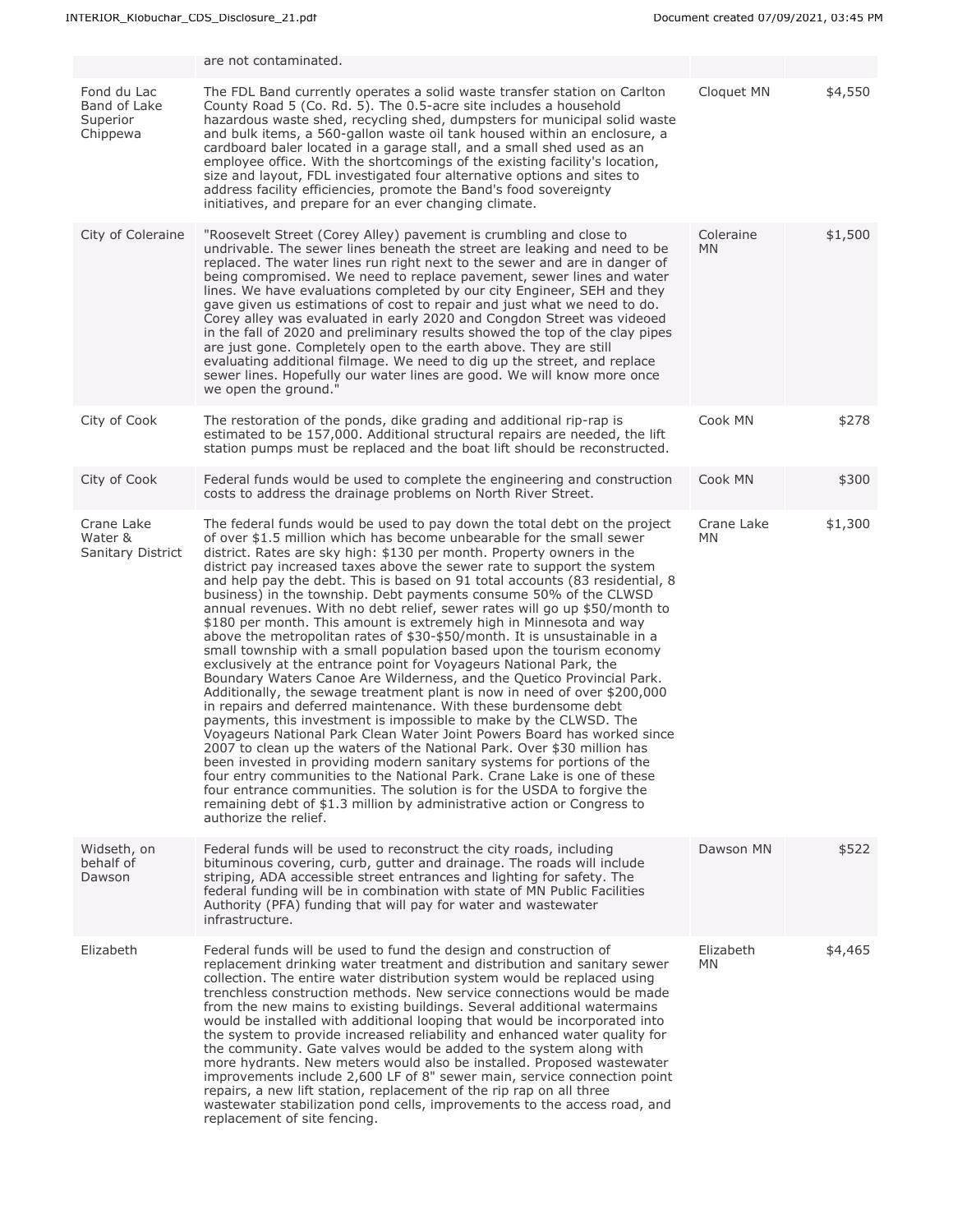| City of Ely                                                 | Critical improvements to wastewater treatment infrastructure in order to<br>remove mercury and protect the waters of Minnesota and the health of its<br>citizens. This project will include infrastructure improvements to comply<br>with new stringent environmental regulations (discharge standards to<br>Waters of the State) as well as expansion of the WWTF flow capacity to<br>manage peak flow events that require a new filtration system capable of<br>meeting effluent permit requirements.                                                                                                                                                                                                                                                              | Ely MN              | \$7,360  |
|-------------------------------------------------------------|----------------------------------------------------------------------------------------------------------------------------------------------------------------------------------------------------------------------------------------------------------------------------------------------------------------------------------------------------------------------------------------------------------------------------------------------------------------------------------------------------------------------------------------------------------------------------------------------------------------------------------------------------------------------------------------------------------------------------------------------------------------------|---------------------|----------|
| City of Ely                                                 | ISD 696 is currently undergoing a \$20,000,000 renovation and expansion<br>project. As part of the project all of the internal plumbing in the buildings<br>will be replaced and upgraded to current code. The cost to complete this<br>work is \$325,000. The City of Ely and ISD 696 do not have funding for this<br>necessary work.                                                                                                                                                                                                                                                                                                                                                                                                                               | Ely MN              | \$245    |
| Eveleth                                                     | The water system under Garfield Street found the existing water facilities<br>to include: cast iron water main, cast iron water main, 39 lead service<br>stubs, nine copper service stubs, nine double-disk main line gate valves,<br>and three fire hydrants. According to City records, the water main was<br>installed in 1910. A review of City maintenance records indicates ten water<br>line breaks or leaks have occurred in the project area during the last 20<br>years.                                                                                                                                                                                                                                                                                   | Eveleth MN          | \$1,586  |
| City of Gilbert                                             | The City of Gilbert needs to implement numerous wastewater collection<br>system improvements that were identified in the City of Gilbert Infiltration<br>and Inflow Elimination plan.                                                                                                                                                                                                                                                                                                                                                                                                                                                                                                                                                                                | Gilbert MN          | \$1,100  |
| City of Gilman                                              | Federal funds will be used to fund the design and construction of<br>replacement sanitary sewer and stormwater collection infrastructure.                                                                                                                                                                                                                                                                                                                                                                                                                                                                                                                                                                                                                            | Gilman MN           | \$5,770  |
| <b>Grand Rapids</b><br>Economic<br>Development<br>Authority | The proposed redevelopment of the former Ainsworth OSB manufacturing<br>site will address a long-standing community economic development<br>objective and begin to reverse a two-decade long negative trend in<br>manufacturing jobs in the Grand Rapids/Itasca County area. The<br>requested support of \$1,150,600 to fund a portion of the cost to extend<br>public sanitary sewer and water infrastructure will leverage the creation of<br>an estimated 734 jobs and a private capital investment of \$69,125,000.                                                                                                                                                                                                                                              | Grand<br>Rapids MN  | \$1,151  |
| City of Hanley<br>Falls                                     | Federal funds will be used to fund the design and construction of<br>replacement drinking water distribution, sanitary sewer collection,<br>stormwater collection, and street infrastructure. Piping to be replaced<br>includes approximately 2/3 of the drinking water distribution system,<br>approximately 3/4 of the wastewater collection system, and approximately<br>1/2 of the storm sewer system.                                                                                                                                                                                                                                                                                                                                                           | Hanley<br>Falls MN  | \$10,700 |
| City of Iron<br>Junction                                    | The project will upgrade an outdated water system.                                                                                                                                                                                                                                                                                                                                                                                                                                                                                                                                                                                                                                                                                                                   | Iron<br>Junction MN | \$600    |
| Lone Pine<br>Township                                       | The East Itasca Joint Sewer Board was organized in 2015 to address the<br>regional wastewater treatment needs of the cities of Nashwauk and<br>Keewatin, Minnesota, and Lone Pine Township. Phase 1 of the project<br>represents connecting the City of Keewatin, whose existing system was<br>aged and not in compliance with State MPCA standards, to the City of<br>Nashwauk wastewater treatment facility. The Phase 1 project is fully<br>funded and represents a \$10 million public infrastructure improvement<br>project. Construction commenced in May of 2021. Lone Pine Township<br>represents Phase 2 of the project. The project areas residential and<br>commercial properties are currently served by Individual Sewage<br>Treatment System's (ISTS). | Itasca<br>County MN | \$6,000  |
| North Country<br><b>Trail Association</b><br>Incorporated   | The National Park Service (NPS) - North Country National Scenic Trail<br>(NCT) proposes to construct approximately 18-miles of new hiking trail in<br>Itasca County, Minnesota. The Proposed Action would be connected on<br>each end to the existing NCT. It would be a natural surface footpath that<br>would include NCT signage, structures for passage over wet ground or<br>water, gravel parking lots, and primitive backcountry campsites. The<br>purpose of the Proposed Action is to create new hiking trail that would<br>meet the goals and purpose of the North Country National Scenic Trail<br>Route Adjustment Act (HR 1216), the NCT, and the National Trails<br>System.                                                                            | Itasca<br>County MN | \$100    |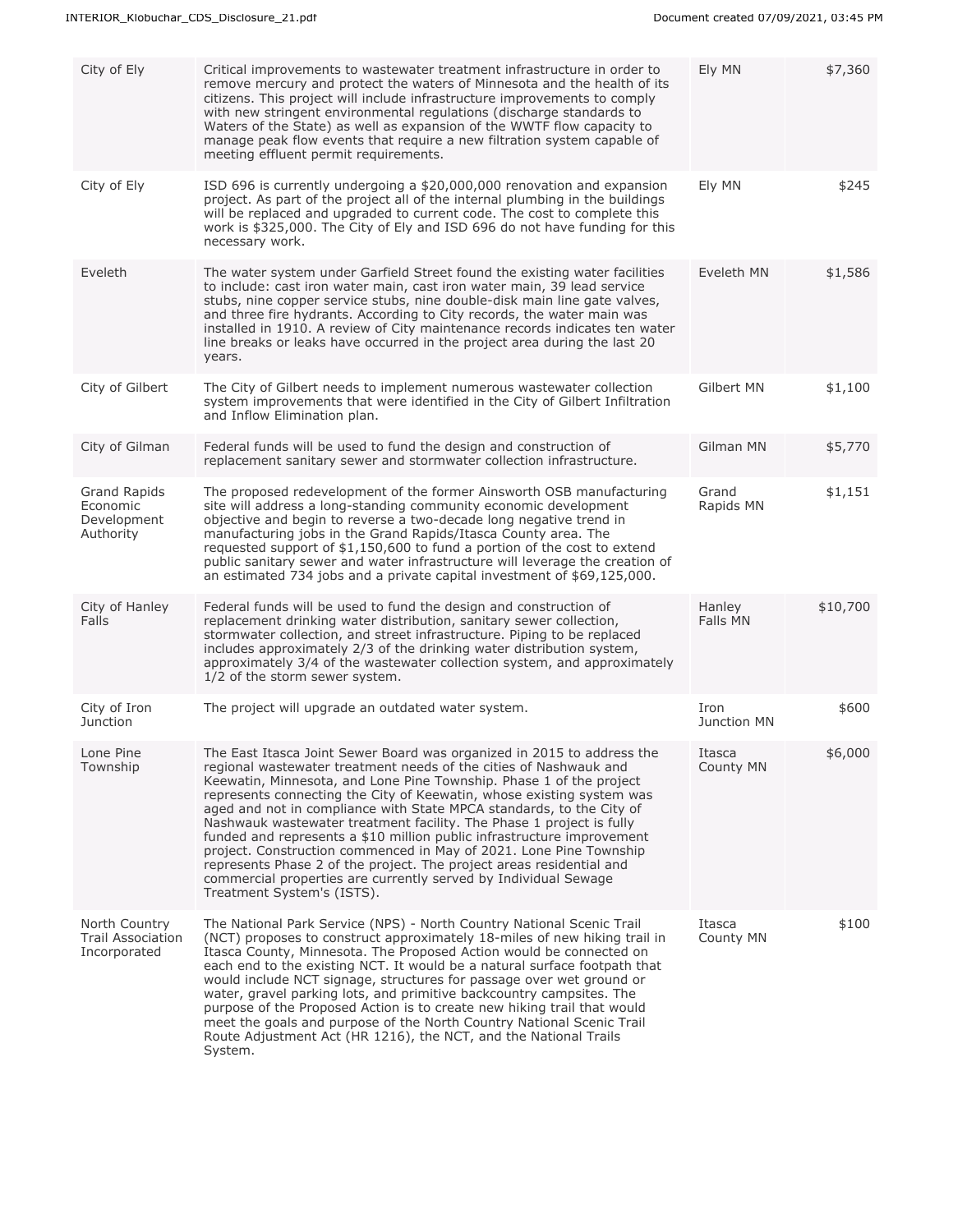| Lake County                            | Split Rock Wilds Mountain Bike Trail is being built as a rugged trail. The<br>trail includes view of waterfalls, cliffs, wooded valleys and the largest<br>freshwater lake in the world, Lake Superior. The trails is located on mostly<br>Lake County managed land within thousands acres of continuous forested<br>land with only old logging roads and deer trails. The rocky terrain and<br>Lake Superior views combined with a backcountry feel make this a unique<br>trail experience not only regionally, but nationally. The new Split Rock<br>Lighthouse State Park campground addition (Shipwreck Creek<br>Campground) on the south end of the trail system will give riders a place<br>to park or camp and refill water. Funds needed are to supply matching<br>funds to a 2021 Clean Water, Land and Legacy Amendment as well as<br>continue onto phase 3 of this project. | Lake<br>County MN         | \$1,000  |
|----------------------------------------|----------------------------------------------------------------------------------------------------------------------------------------------------------------------------------------------------------------------------------------------------------------------------------------------------------------------------------------------------------------------------------------------------------------------------------------------------------------------------------------------------------------------------------------------------------------------------------------------------------------------------------------------------------------------------------------------------------------------------------------------------------------------------------------------------------------------------------------------------------------------------------------|---------------------------|----------|
| City of Lake<br>Henry                  | Federal funds will be used to fund the design and construction of<br>replacement sanitary sewer collection and treatment infrastructure, and<br>storm sewer conveyance infrastructure. Piping to be replaced includes 1/4<br>of the wastewater collection system and 1/3 of the existing stormwater<br>conveyance system.                                                                                                                                                                                                                                                                                                                                                                                                                                                                                                                                                              | Lake Henry<br>MN          | \$1,611  |
| City of Lake<br>Lillian                | Federal funds will be used for the design and construction or replacement<br>of sanitary sewer, watermain, storm sewer, force main to wastewater<br>ponds, inlet structure to wastewater ponds, water tower rehabilitation, and<br>street infrastructure.                                                                                                                                                                                                                                                                                                                                                                                                                                                                                                                                                                                                                              | Lake Lillian<br><b>MN</b> | \$15,361 |
| City of Lakefield                      | The City of Lakefield is currently in the middle of a massive project to<br>improve its wastewater infrastructure. The total project will cost between<br>\$20M and \$22M. For a City of only 1700 people, that is an incredible cost<br>to bear. They are working with USDA-RD for funding the project. Most of<br>the funding will be in the form of loans and cash contributions from the<br>City. Part of this project also includes replacing sanitary sewer<br>infrastructure under Minnesota State Highway 86. As part of the TH86<br>project, the city will be moving the electric utilities along the highway from<br>overhead to underground to improve the safety, efficiency, and reliability<br>of the system as well as adding LED lighting to the Highway 86 corridor to<br>improve driver and pedestrian safety and energy efficiency.                                 | Lakefield<br>MN           | \$1,117  |
| City of<br>Lamberton                   | Federal Funds will be used to construct 13,000 feet of sewer and water<br>service to meet industrial requirements of 10 industrial lots and one large<br>industrial user.                                                                                                                                                                                                                                                                                                                                                                                                                                                                                                                                                                                                                                                                                                              | Lamberton<br><b>MN</b>    | \$6,461  |
| City of McKinley                       | Federal funds will be used to fund 100% of project related construction<br>costs. These costs include water main replacement, street reconstruction,<br>installing a 10 inch casing to the water tower, and installation of a well<br>cap.                                                                                                                                                                                                                                                                                                                                                                                                                                                                                                                                                                                                                                             | McKinley<br>MN            | \$587    |
| Native American<br>Community<br>Clinic | Native American Community Clinic is requesting federal appropriations<br>funding to support the development of NACC's clinic footprint and<br>operationalization expansion that will allow NACC to serve up to 10,000<br>patients annually. The clinic expansion project will allow NACC to double its<br>impact, from serving 5,000 unique patients to nearly 10,000 yearly with<br>augmented clinic and outreach health services.                                                                                                                                                                                                                                                                                                                                                                                                                                                    | Minneapolis<br><b>MN</b>  | \$1,000  |
| City of Mountain<br>Iron               | The funds will be used to install a 10 inch water main along Mineral<br>Avenue from Slate Street to County Road 102.                                                                                                                                                                                                                                                                                                                                                                                                                                                                                                                                                                                                                                                                                                                                                                   | Mountian<br>Iron MN       | \$335    |
| City of<br>Nashwauk                    | This project is the replacement of the sanitary sewer mains, water mains,<br>and storm sewer system and restoration of the sidewalk, curb and gutter,<br>and bituminous surface for six blocks of the street from Central Avenue to<br>Fern Avenue.                                                                                                                                                                                                                                                                                                                                                                                                                                                                                                                                                                                                                                    | Nashwauk<br><b>MN</b>     | \$1,666  |
| <b>Bois Forte Band</b><br>of Chippewa  | Bois Forte Reservation maintains a concrete water control dam to regulate<br>water to support production of wild rice, a cultural and economic natural<br>resource of critical importance for the Band. The dam spans an 80-foot<br>river reach and water level is regulated with two, manually operated flow<br>control gates. This structure was constructed in 1987, is now in severe<br>disrepair, and is anticipated to experience complete failure in the near<br>future. No imminent flooding or other damage is anticipated to<br>downstream residents, as this structure is located in a remote area without<br>nearby residential districts or residences. However, failure would have<br>catastrophic impact to wild rice production on Nett Lake.                                                                                                                          | Nett Lake<br><b>MN</b>    | \$745    |
| Mille Lacs Band<br>of Ojibwe           | The Band's Project will connect approximately 85 Equivalent Dwelling Units<br>(EDU's) near the intersection of Minnesota State Highways 27 and 47 east<br>of Highway 169.                                                                                                                                                                                                                                                                                                                                                                                                                                                                                                                                                                                                                                                                                                              | Onamia MN                 | \$4,245  |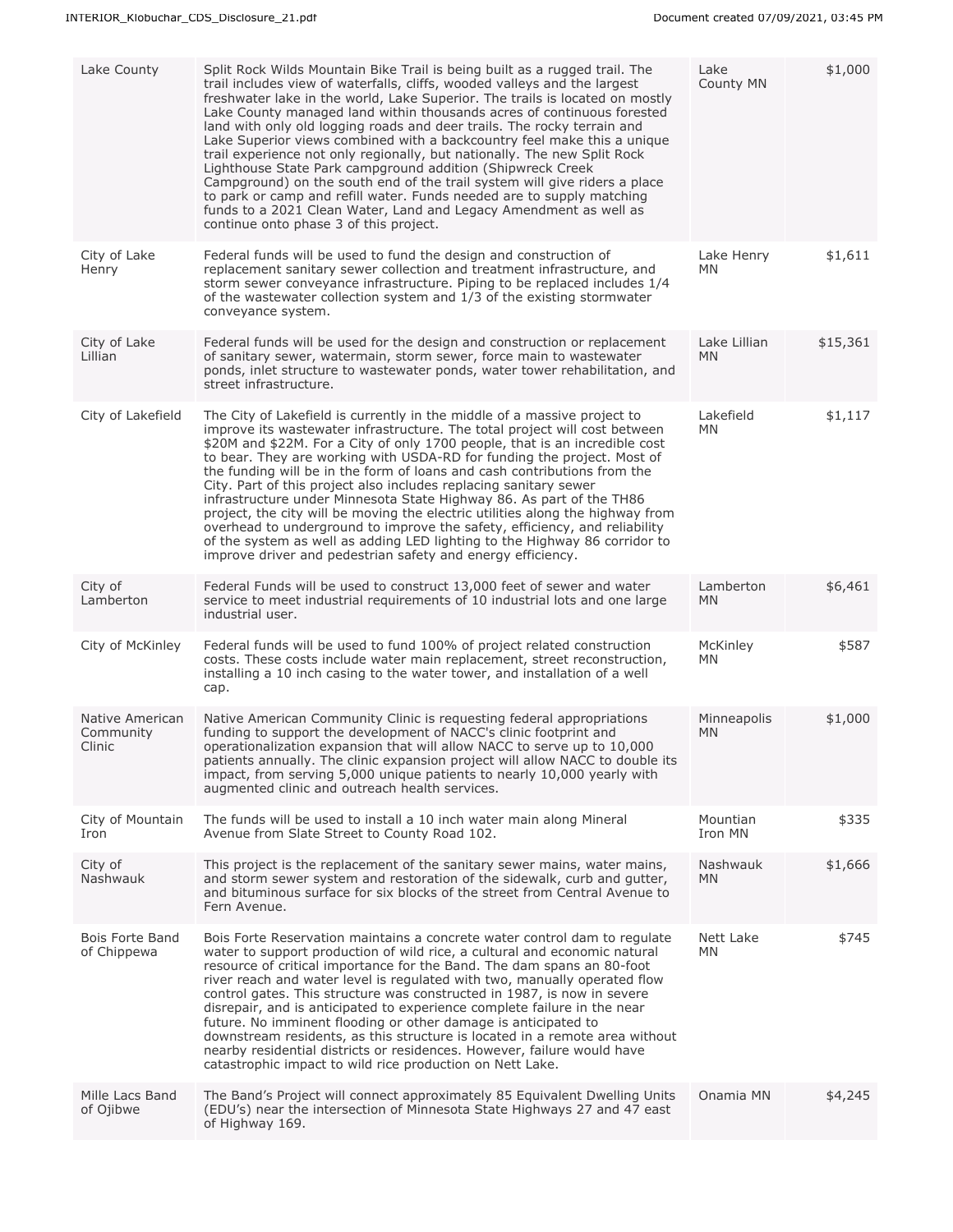| Mille Lacs Band<br>of Ojibwe                       | The Band's proposal will contribute to combatting the opioid crisis in rural<br>regions with multiple barrier to self-sufficiency and a healthy lifestyle. In<br>developing rural treatment services, they will place special emphasis on<br>the development of a chemical dependency treatment center that will<br>focus on the co-occurring issues of substance abuse and mental health<br>issues and incorporate cultural practices towards self-healing.                                                                                                                                                                     | Onamia MN               | \$5,200  |
|----------------------------------------------------|----------------------------------------------------------------------------------------------------------------------------------------------------------------------------------------------------------------------------------------------------------------------------------------------------------------------------------------------------------------------------------------------------------------------------------------------------------------------------------------------------------------------------------------------------------------------------------------------------------------------------------|-------------------------|----------|
| City of Otsego                                     | The project scope generally includes the infrastructure improvements to<br>comply with stringent environmental regulations (discharge standards to<br>Waters of the State) as well as expansion of the WWTF capacity from<br>serving 6,000 people to 14,100 people.                                                                                                                                                                                                                                                                                                                                                              | Otsego MN               | \$15,000 |
| Kirkbride<br>Preservation<br>and<br>Rehabilitation | The proposed use of federal funds would encompass the following in order<br>to spur development of housing and associated reuse: Site Costs, Walks,<br>drives, landscaping, visitor parking Parking - 3 units, 2 level structured for<br>residents, as well as Building Infrastructure (Mechanical and electrical<br>systems, elevators, life safety systems), Building Envelope (Roofs,<br>masonry walls windows, doors Building Interior), general repair and<br>upgrades, and restoration of key features.                                                                                                                    | Otter Tail<br>County MN | \$39,000 |
| City of Palisade                                   | The project will repair infrastructure, develop green energy options, and<br>improve water conservation efforts.                                                                                                                                                                                                                                                                                                                                                                                                                                                                                                                 | Palisade MN             | \$1,000  |
| City of Prinsburg                                  | Federal funds will be used to fund the design and construction of<br>replacement stormwater collection and street infrastructure. The proposed<br>project will take the CSAH 1 stormwater flow and redirect it into Cedar<br>Ave, bypassing an existing chokepoint in the system in Roseland Ave. This<br>new line will eliminate the flooding issues along CSAH 1, Roseland, and<br>around the school by adding a storm sewer line in Cedar Ave and allowing<br>Roseland Ave to drain without additional CSAH 1 flow being directed<br>through it.                                                                              | Prinsburg<br>MN         | \$2,911  |
| <b>Rice County</b>                                 | The proposed Rice County centralized water infrastructure project would<br>provide for the construction of a water tower in the northwest quadrant of<br>the I35 and Rice County Road 1 intersection. This project would serve an<br>area directly off of the I35 corridor that is currently not served by a<br>centralized water system.                                                                                                                                                                                                                                                                                        | Rice<br>County MN       | \$1,500  |
| City of<br>Rochester                               | The City of Rochester seeks State and Tribal Assistance Grant funding for<br>the effluent disinfection portion of the Water Reclamation Plant Phase 2<br>Liquid Treatment Upgrade, listed on Minnesota's 2022 Intended Use Plan.<br>The project replaces 40-year-old unreliable equipment and provides<br>treatment to meet new regulatory requirements. The proposed project will<br>increase the efficiency of the existing wastewater system, add effluent flow<br>metering, and incorporate reaeration prior to discharge to the receiving<br>stream. This work will save \$31,000 in annual energy and chemical<br>savings. | Rochester<br><b>MN</b>  | \$935    |
| City of<br>Rochester                               | The City of Rochester seeks State and Private Forestry funding to expand<br>the Conservation Corps program. Federal investment will support the<br>planting of 3,000 more trees in the community.                                                                                                                                                                                                                                                                                                                                                                                                                                | Rochester<br>MN         | \$400    |
| Rock County<br>Rural Water                         | To help alleviate the water storage deficiency, the federal funds would be<br>used to design and construct a recommended 300,000-gallon water tower<br>in the system's northwest service area approximately 8 miles northwest of<br>Luverne.                                                                                                                                                                                                                                                                                                                                                                                     | Rock<br>County MN       | \$2,007  |
| City of Russell                                    | Due to aging and deteriorating infrastructure, the City of Russell is<br>planning a \$16,421,000 citywide utilities project including a new water<br>tower, upgrades to its drinking water distribution, wastewater, and<br>stormwater systems, along with corresponding street work.                                                                                                                                                                                                                                                                                                                                            | <b>Russell MN</b>       | \$5,653  |
| City of Sacred<br>Heart                            | Federal funds will be used to design and construct a Reverse Osmosis (RO)<br>system to improve the drinking water treatment system while eliminating<br>the environmental impact of disposing of approximately 356,000 lbs. of salt<br>(containing chlorides) into the environment annually. The funds will also<br>be used to rehabilitate the existing water tower to remove the lead paint<br>and bring it up to current safety standards.                                                                                                                                                                                    | Sacred<br>Heart MN      | \$4,977  |
| City of Shakopee                                   | The investment and public benefit of the proposed project would not only<br>protect the city's critical infrastructure, it would also improve the already<br>impaired Minnesota River (for turbidity). Of notable significance, the<br>riverbank area contains burial mounds of the ancestors of the Shakopee<br>Mdewakanton Sioux Community (SMSC), which are threatened by the<br>long-term increasing erosion.                                                                                                                                                                                                                | Shakopee<br>MN.         | \$12,465 |
|                                                    |                                                                                                                                                                                                                                                                                                                                                                                                                                                                                                                                                                                                                                  |                         |          |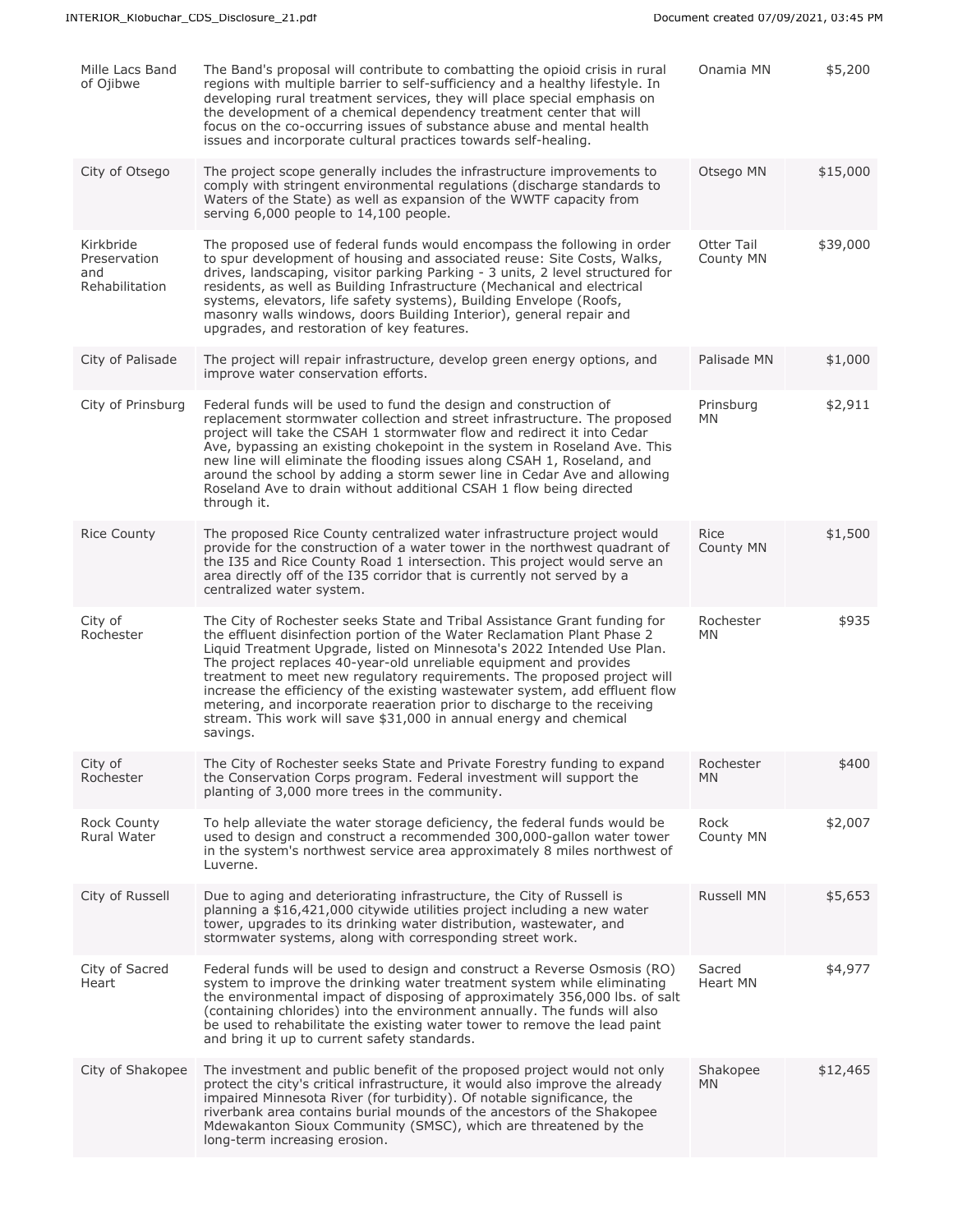| Metropolitan<br>Council<br>Environmental<br><b>Services</b> | The Blue Lake Wastewater Treatment Plant Solids Processing Facilities has<br>some infrastructure that needs to be rehabilitated in the next 1-2 years.<br>These items include Regenerative Thermal Oxidizer (RTO), digester gas<br>storage tank membrane, the mixing conveyor, waste activated sludge disc<br>harge valves, process piping and electrical support systems. Improvement<br>of these systems will ensure the our facility can meet the needs of the<br>community.                                                                                                                                                                                                                                                                                                                            | Shakopee<br><b>MN</b>       | \$4,000  |
|-------------------------------------------------------------|------------------------------------------------------------------------------------------------------------------------------------------------------------------------------------------------------------------------------------------------------------------------------------------------------------------------------------------------------------------------------------------------------------------------------------------------------------------------------------------------------------------------------------------------------------------------------------------------------------------------------------------------------------------------------------------------------------------------------------------------------------------------------------------------------------|-----------------------------|----------|
| Metropolitan<br>Council<br>Environmental<br><b>Services</b> | The Blue Lake WWTP outfall pipe ends in the bank of the Minnesota River.<br>The outfall point has been reinforced but the upstream and downstream<br>banks are eroding. The banks need to be reshaped and stabilized.                                                                                                                                                                                                                                                                                                                                                                                                                                                                                                                                                                                      | Shakopee<br>MN.             | \$1,500  |
| City of Silver<br>Bay                                       | The funding will be for engineering and construction of city-owned public<br>utility improvements to include the Water Treatment Facility and<br>expansion of utility services for housing development within the City.<br>Specifically, funding will be used for the following public utility<br>improvements: replacement of the raw water pumps, valves actuators,<br>filter media, chemical feed equipment, roofing and building supplies,<br>electrical and control upgrades, a new booster station/distribution main. In<br>addition, the city would expand water, sewer, install a new sanitary lift<br>station/force main, storm sewer, and correlating street improvements for<br>housing expansions.                                                                                             | Silver Bay<br><b>MN</b>     | \$11,050 |
| Town of Silver<br>Creek (MN<br>Township)                    | This Congressionally Directed Spending request would assist the Silver<br>Creek community in the predesign, design, and construction of a publicly<br>owned wastewater collection system to replace the outdated private septic<br>systems along the shores of Lake Superior, from the Silver Creek Cliff<br>tunnel to the Two Harbors city limits. The project is proposed to construct<br>a grinder pump pressure system to service each individual user in<br>combination with a regionalization connection to the City of Two Harbors<br>for treatment. Each of the private septic systems will be removed from<br>service. Due to underground bedrock formations, the required drilling<br>needed for the collection system will add significant cost above and<br>beyond typical construction costs. | Silver<br>Creek MN          | \$12,670 |
| City of South<br>Haven                                      | Federal funds will be used to fund the design and construction of<br>replacement drinking water distribution, sanitary sewer collection,<br>stormwater collection, and street infrastructure. Piping to be replaced<br>includes all of the drinking water distribution system including service lines<br>and remote read water meters, and approximately 3/4 of the storm sewer<br>system.                                                                                                                                                                                                                                                                                                                                                                                                                 | South<br>Haven MN           | \$8,500  |
| Tower-Breitung<br>Wastewater<br>Board                       | Tower-Breitung Wastewater Boards completed a facility plan that focus on<br>eliminating infiltration and inflow for the wastewater collection system in<br>both the City of Tower and in Breitung Township. Four specific project<br>components resulted for the completed facility plan.                                                                                                                                                                                                                                                                                                                                                                                                                                                                                                                  | St. Louis<br>County MN      | \$1,100  |
| <b>Stearns County</b>                                       | The request of \$1.490,000 would be used to acquire a 74-acre property,<br>with 0.7 miles of shoreline along the world-renowned Mississippi River. The<br>addition of this property will provide additional public access to the<br>Mississippi River and increase outdoor recreational opportunities for local,<br>regional, state, and national residents.                                                                                                                                                                                                                                                                                                                                                                                                                                               | <b>Stearns</b><br>County MN | \$1,490  |
| City of Swanville                                           | The City of Swanville is seeking funding to replace a degraded and<br>functionally obsolete water tower, construct a new city well and replace<br>existing water meters throughout the City distribution system in order to<br>provide adequate service to the residents as part of a plan to address the<br>City overall water service infrastructure.                                                                                                                                                                                                                                                                                                                                                                                                                                                    | Swanville<br>MN.            | \$1,300  |
| City of Taconite                                            | Any federal funds received will be used to help the City of Taconite with<br>costs relating to erecting a new 50,000 gallon elevated tank on a new site<br>and taking the current ground reservoir out of service. The funds will also<br>be used to modify the pump house and well pumps to connect directly<br>with the new water tower.                                                                                                                                                                                                                                                                                                                                                                                                                                                                 | <b>Taconite MN</b>          | \$873    |
| City of Thief<br><b>River Falls</b>                         | Federal funded Ag practices along with the Fish and Wildlife management<br>of the Agassiz National Wildlife Refuge has created challenging source<br>water for the City Of Thief River Falls Water Treatment Plant to process<br>safe drinking water for the citizens and businesses.                                                                                                                                                                                                                                                                                                                                                                                                                                                                                                                      | Thief River<br>Falls MN     | \$15,620 |